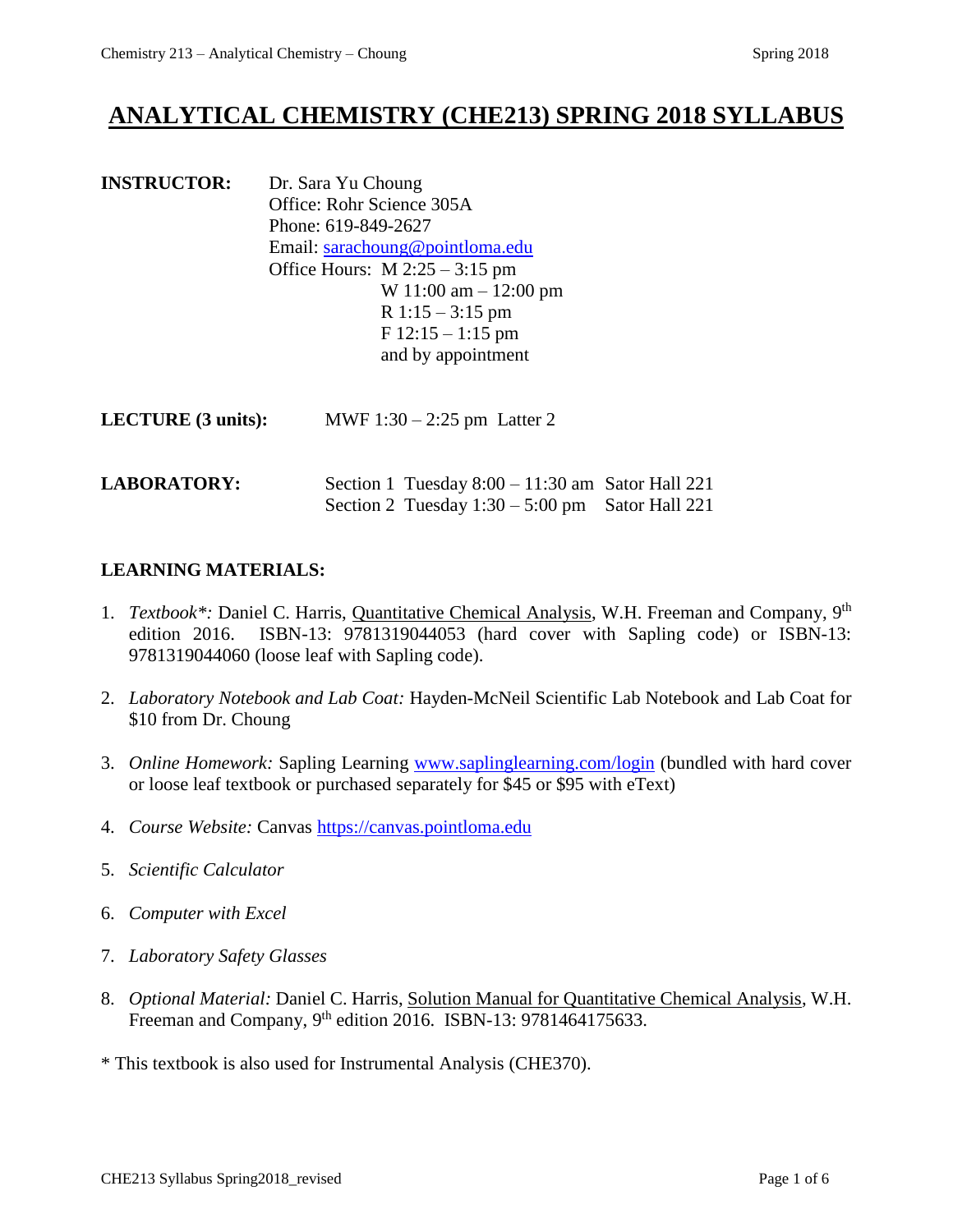# **COURSE DESCRIPTION:**

Examination of the theories and techniques of quantitative chemical analysis, with some emphasis on instrumental methods. Classical methods such as gravimetry, titrimetry, spectroscopy, electrochemistry, and chromatography will be discussed and used.

## **LEARNING OUTCOMES:**

At the end of this course, students will be able to:

- Evaluate analytical data by determining error and uncertainty and using statistical methods such as the F test, t test, paired t test, and Q test.
- Solve equilibrium problems related to precipitation, acid-base, complexation, and oxidationreduction reactions.
- Understand the concepts of various gravimetric methods such as precipitation, volatilization, and particulate gravimetry.
- Explain the principles of titrimetric methods including acid-base, complexometric, redox, and precipitation titrations.
- Understand the concepts of various spectroscopic and electrochemical methods.
- Perform analytical laboratory techniques related to the topics listed above.

Program Learning Outcomes: ENVS PLO 2 will be assessed directly using the ACS Analytical Chemistry Exam.

#### **PREREQUISITE:** One year of General Chemistry

# **EVALUATION:**

The activities described below will contribute to your total course grade according to the following:

| 36% |
|-----|
| 10% |
| 10% |
| 14% |
| 20% |
| 10% |
|     |

Letter grades will be assigned at the end of the course according to the following approximate scale:

| А    |  | $90 - 100\%$ |
|------|--|--------------|
| B    |  | $80 - 89%$   |
| C    |  | $70 - 79\%$  |
| D    |  | $60 - 69\%$  |
| NC/F |  | $< 60\%$     |
|      |  |              |

 $(+)$  and  $(-)$  grades will be assigned within each bracket except there is no A+ grade.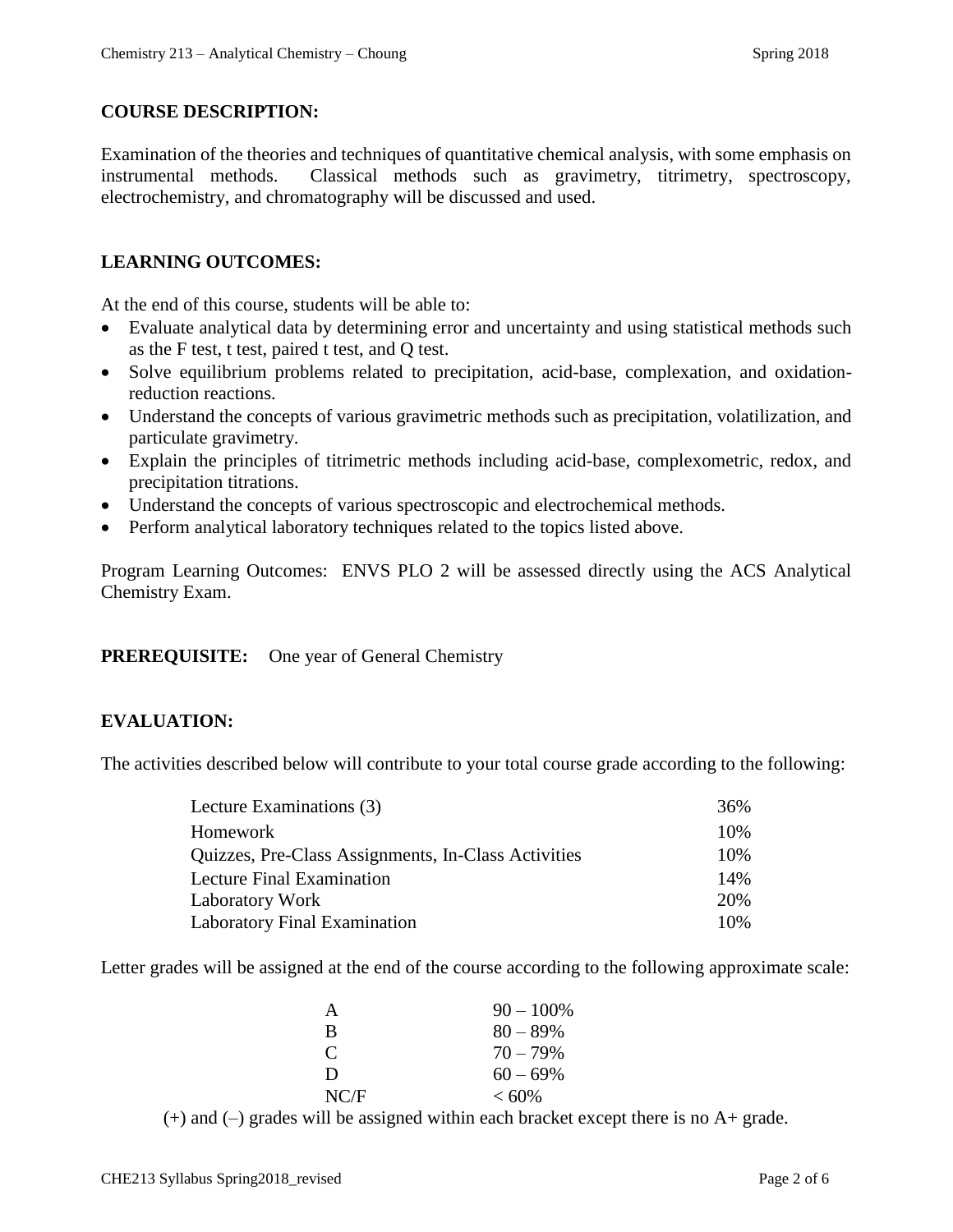# **ADMINISTRATION:**

- 1. Attendance and Participation: You are responsible for all the material and announcements covered during lecture and lab. Regular and punctual attendance at all classes is considered essential to optimum academic achievement. If the student is absent from more than 10 percent of class meetings, the faculty member can file a written report which may result in de-enrollment. If the absences exceed 20 percent, the student may be de-enrolled without notice until the university drop date or, after that date, receive the appropriate grade for their work and participation. See [Academic Policies](http://catalog.pointloma.edu/content.php?catoid=18&navoid=1278) in the Undergraduate Academic Catalog.
- 2. The use of portable electronic devices (phones, laptops, iPods, etc.) not related to the course is not permitted in the classroom or lab.
- 3. Online Homework: Homework will be assigned regularly through Sapling Learning [\(www.saplinglearning.com/login](http://www.saplinglearning.com/login) course ID: Point Loma Nazarene University - CHE 213 - Spring18 – CHOUNG). Go to [https://community.macmillan.com/docs/DOC-5972-sapling](https://community.macmillan.com/docs/DOC-5972-sapling-learning-registering-for-courses)[learning-registering-for-courses](https://community.macmillan.com/docs/DOC-5972-sapling-learning-registering-for-courses) for instructions on how to enroll in the course site. Sapling's technical support team can be reached by phone or webform at <https://community.macmillan.com/docs/DOC-6915-students-still-need-help>
- 4. Successful completion of the homework is essential in mastering the course material. Late assignments will not be accepted.
- 5. Pre-Class Assignments, In-Class Activities and Quizzes: Pre-class assignments and in-class activities will be assigned and collected throughout the course. Quizzes will be given periodically throughout the course covering either the reading assignment or material already discussed in class. The lowest pre-class assignment, in-class activity or quiz score will be discarded when final grades are computed.
- 6. Exams: Three lecture exams, a lecture final exam, and a laboratory final exam will be given during the course. Make-up exams will be arranged only if the instructor is contacted prior to the scheduled exam time and then only if you present an institutionally valid excuse.
- 7. Laboratories: Attendance is mandatory at all laboratory sessions. If you must miss a lab for a valid reason, you should make prior arrangements with the instructor to see if you can attend the other lab section. A lab absence will result in a zero on that lab report and lab quiz. Experiments will be performed either individually, with a partner, or in a group. Each partner/group member must keep a record of their work in their own laboratory notebook to submit individually. Each partner must independently weigh samples, carry out titrations, etc. They cannot work together by participating in a joint titration, etc., with one partner functioning as a guide/consultant. Each partner must report at least one determination in the final value. Separate, individual lab notebook pages or a formal lab report will be submitted by each student. Each lab grade will be based on lab notebook entries, the accuracy and precision of the quantitative unknown determinations, or formal lab report. Lab quizzes will be given at the beginning of each new experiment, covering both the old and new experiments. Late labs will be penalized by deducting 5% for every day past the due date.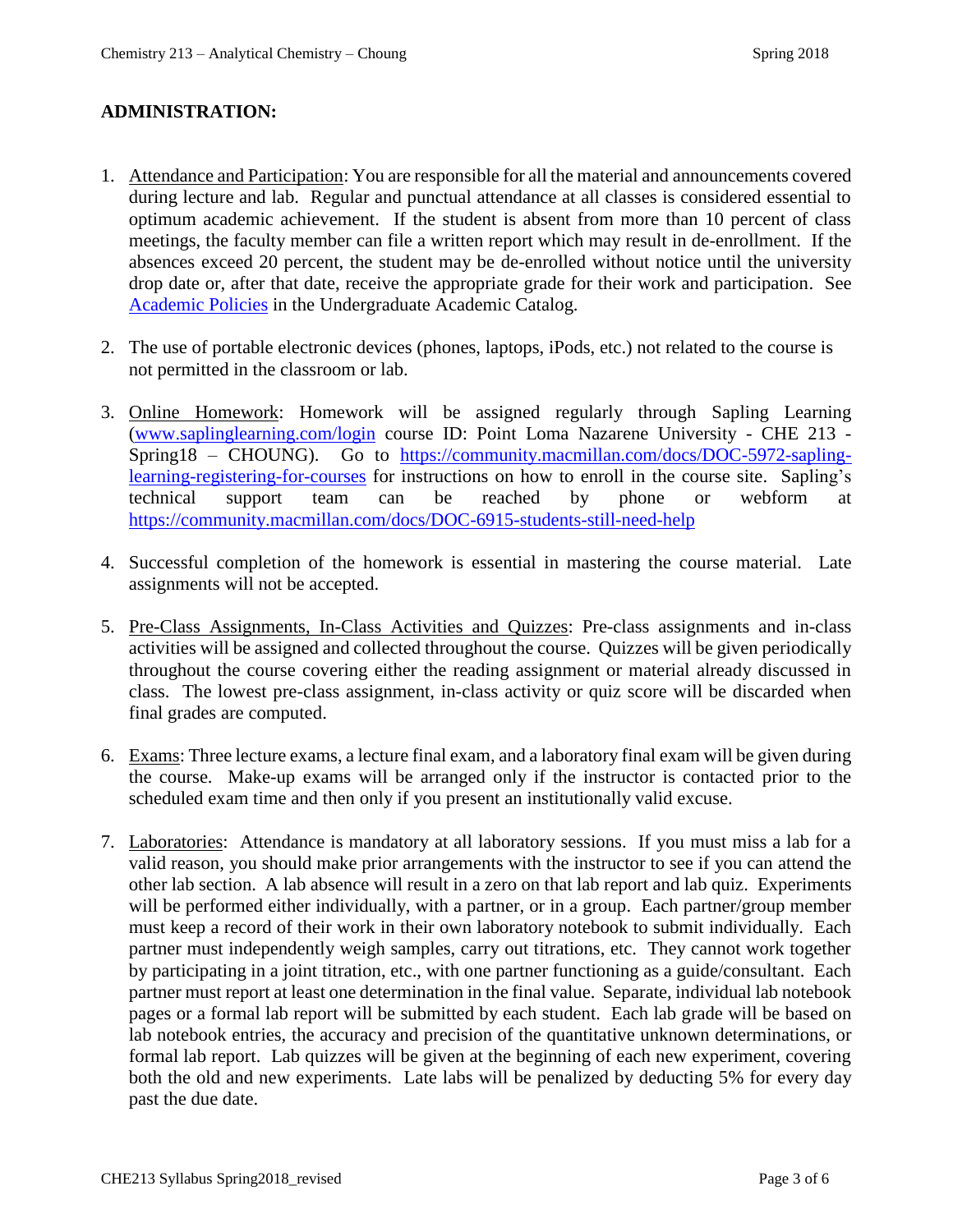# **OTHER MATTERS:**

Academic Accommodations Policy: If you have a diagnosed disability, please contact PLNU's Disability Resource Center (DRC) within the first two weeks of class to demonstrate need and to register for accommodation by phone at 619-849-2486 or by e-mail at **DRC@pointloma.edu.** See [Disability Resource Center](http://www.pointloma.edu/experience/offices/administrative-offices/academic-advising-office/disability-resource-center) for additional information.

Academic Honesty Policy: Students should demonstrate academic honesty by doing original work and by giving appropriate credit to the ideas of others. Academic dishonesty is the act of presenting information, ideas, and/or concepts as one's own when in reality they are the results of another person's creativity and effort. A faculty member who believes a situation involving academic dishonesty has been detected may assign a failing grade for that assignment or examination, or, depending on the seriousness of the offense, for the course. Faculty should follow and students may appeal using the procedure in the university Catalog. See [Academic Policies](http://catalog.pointloma.edu/content.php?catoid=18&navoid=1278) for definitions of kinds of academic dishonesty and for further policy information.

Final Examination Policy: Successful completion of this class requires taking the final examination **on its scheduled day**. The final examination schedule is posted on the [Class Schedules](http://www.pointloma.edu/experience/academics/class-schedules) site. No requests for early examinations or alternative days will be approved.

PLNU Copyright Policy: Point Loma Nazarene University, as a non-profit educational institution, is entitled by law to use materials protected by the US Copyright Act for classroom education. Any use of those materials outside the class may violate the law.

PLNU Mission: Point Loma Nazarene University exists to provide higher education in a vital Christian community where minds are engaged and challenged, character is modeled and formed, and service becomes an expression of faith. Being of Wesleyan heritage, we aspire to be a learning community where grace is foundational, truth is pursued, and holiness is a way of life.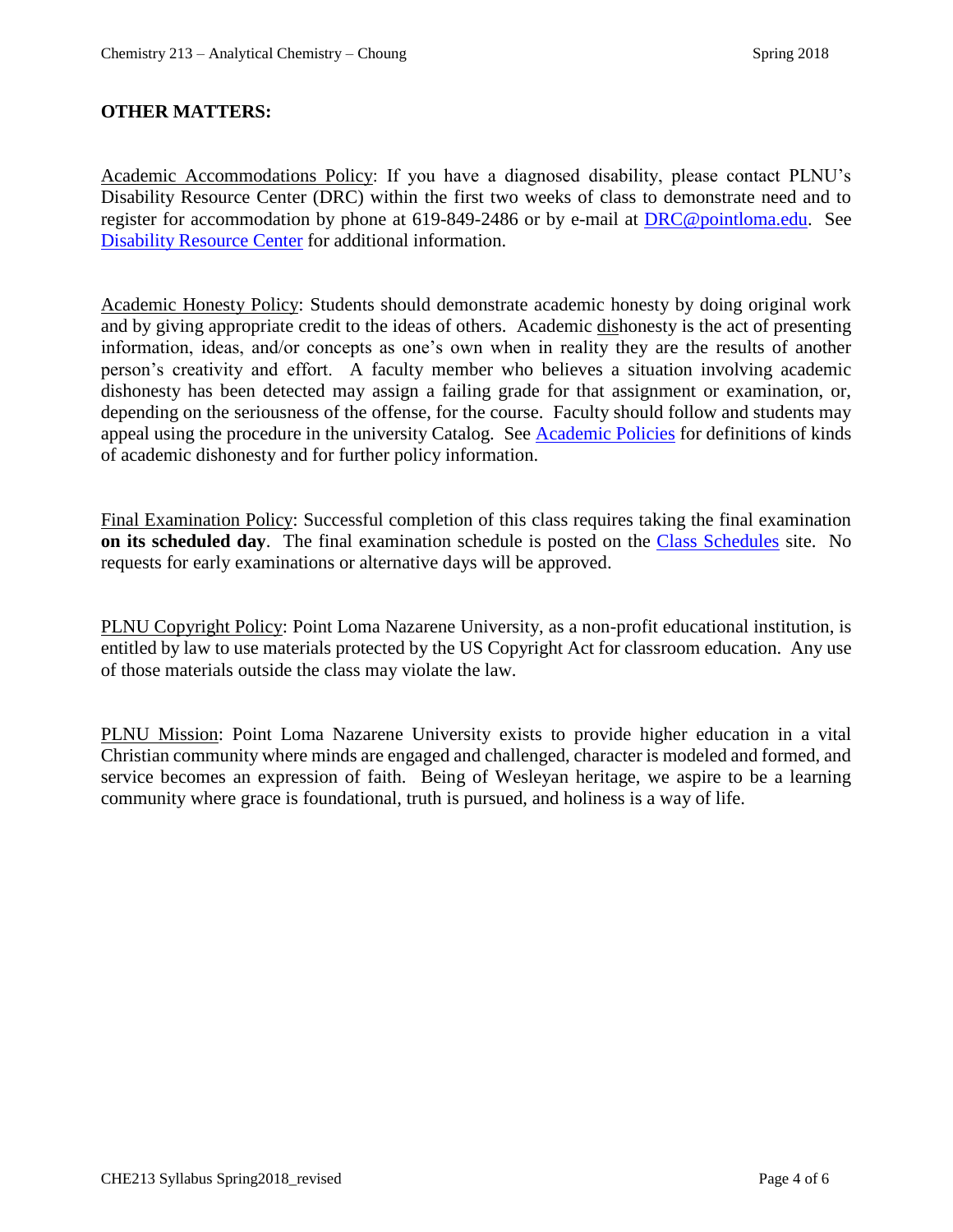| <b>DATE</b>          | <b>LECTURE TOPICS</b>                                                 | <b>CHAPTERS</b>     | LABORATORY*                                                     |  |
|----------------------|-----------------------------------------------------------------------|---------------------|-----------------------------------------------------------------|--|
| 1/9(T)               | Overview of Course and Syllabus<br>The Analytical Process             | $\overline{0}$      |                                                                 |  |
| $1/10$ (W)           | <b>Chemical Measurements</b>                                          | 1                   | No Lab                                                          |  |
| $1/12$ (F)           | <b>Chemical Measurements</b>                                          | 1                   |                                                                 |  |
| $1/15$ (M)           | No Class - Martin Luther King Jr. Day                                 |                     |                                                                 |  |
| $1/17$ (W)           | Tools of the Trade                                                    | $\overline{2}$      | Introduction and Check-in                                       |  |
| $1/19$ (F)           | Tools of the Trade<br><b>Experimental Error</b>                       | $\overline{2}$<br>3 | <b>Preparing Solutions</b>                                      |  |
| $1/22$ (M)           | <b>Experimental Error</b><br><b>Statistics</b>                        | 3<br>4              | <b>Statistical Evaluation of</b>                                |  |
| $1/24$ (W)           | <b>Statistics</b>                                                     | $\overline{4}$      | <b>Acid-Base Indicators</b>                                     |  |
| $1/26$ (F)           | <b>Statistics</b>                                                     | $\overline{4}$      | <i>(Preparing Solutions Due)</i>                                |  |
| $1/29$ (M)           | <b>Statistics</b>                                                     | $\overline{4}$      |                                                                 |  |
| $1/31$ (W)           | <b>Statistics</b><br><b>Quality Assurance and Calibration Methods</b> | $\overline{4}$<br>5 | <b>Statistical Evaluation of</b><br><b>Acid-Base Indicators</b> |  |
| $2/2$ (F)            | Forensic Chemistry<br>Dean Kirby<br>(Drug Enforcement Administration) |                     |                                                                 |  |
| $2/5$ (M)            | EXAM#1                                                                | $0 - 4$             | Photometric Detection of                                        |  |
| $2/7$ (W)            | Quality Assurance and Calibration Methods                             | 5                   | Manganese in Steel                                              |  |
| $2/9$ (F)            | <b>Quality Assurance and Calibration Methods</b>                      | 5                   | (Statistical Evaluation Due)                                    |  |
| $2/12$ (M)           | <b>Quality Assurance and Calibration Methods</b>                      | 5                   | Re-Design of Photometric                                        |  |
| $2/14$ (W)           | <b>Sample Preparation</b>                                             | 28                  | Detection of Manganese in<br>Steel                              |  |
| $2/16$ (F)           | <b>Sample Preparation</b>                                             | 28                  |                                                                 |  |
| $2/19$ (M)           | Chemical Equilibrium                                                  | 6                   | <b>Bulk Drug Analysis Using</b>                                 |  |
| $2/21$ (W)           | Chemical Equilibrium                                                  | 6                   | IR and HPLC                                                     |  |
| $2/23$ (F)           | Chemical Equilibrium                                                  | 6                   | (Photometric Detection and<br>Photometric Re-Design Due)        |  |
| $2/26$ (M)           | Chemical Equilibrium                                                  | 6                   |                                                                 |  |
| $2/28$ (W)           | Let the Titrations Begin                                              | 7                   | <b>Bulk Drug Analysis Using</b><br>IR and HPLC                  |  |
| $3/2$ (F)            | Activity and the Systematic Treatment of<br>Equilibrium               | 8                   |                                                                 |  |
| $3/5$ (M) $-3/9$ (F) | <b>No Class - Spring Break</b>                                        |                     |                                                                 |  |

# **CHEMISTRY 213 CLASS SCHEDULE**